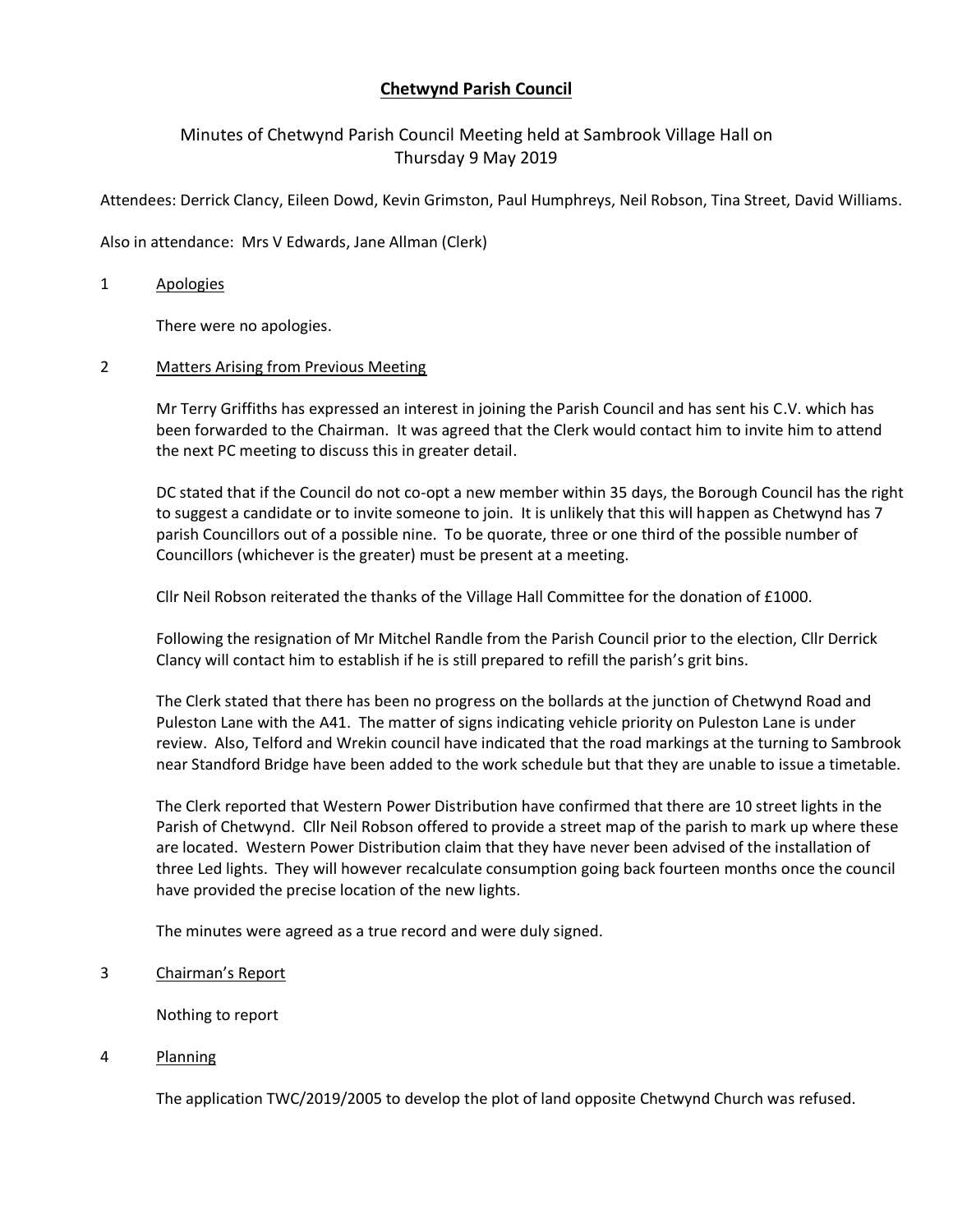## *At this point, Flight Lieutenant J J Rowley from RAF Shawbury joined the meeting.*

Flt Lt Rowley had come to give the Parish Council and update on activities at RAF Shawbury, with particular reference to matters affecting residents of Chetwynd Parish. He advised that over recent months, there has been much less overflying of the parish. Flying training has now been transferred to a civilian contract and all three of the armed services are now been trained at Shawbury. Two new aircraft, the Jupiter and the Juno have been introduced and over the transition period there has been a lull in activity. Now the transition is complete, there will be an increase in flight activity. The Juno and Jupiter aircraft are significantly quieter than the previous Squirrel helicopters.

The airfield at Pickstock (Chetwynd Airfield) has been upgraded with greater fire support cover, an improved perimeter fence and additional warning signs. It remains MOD land and civilians should not access the site.

Cllr Neil Robson raised a query about drone activity in the vicinity of the airfield. Anyone wishing to operate drones in the area should call 0800 515 544 to obtain advice prior to operating a drone. Flt Lt Rowley also provide a contact number for the Community Relations office which is 01939 251510. He confirmed that legally, the trainees can fly between 100' and 1000' and at speeds of up to 120 knots (150 mph) between Shawbury and Chetwynd. The night flying exercises are due to take place every sixth week.

He also advised that equestrians should be encouraged to wear hi vis clothing to make them more visible to crew of low flying aircraft.

The student pilots and crew are in the age range 20 to 33 years old and are willing and able to help in local community projects in Shropshire e.g village halls, churches etc and are able to provide manual labour. Cllr Tina Street suggested that they may be asked to help with the re-decoration of the Village Hall which is planned for late 2019.

Flt Lt Rowley said that there will be Safety Procedure exercises carried out with the local emergency services but that sufficient notice would be given to residents as to when these are planned to take place. It was suggested that the Village Noticeboard, the Three Horseshoes public house and the Parish Magazine would be suitable points for publishing such information.

A number of posters and flyers were handed out.

Cllr Derrick Clancy thanked Flt Lt Rowley for his visit before he left the meeting.

## *The meeting resumed*

## 5 Finance

There were no questions about the financial statements and accounts that had previously been distributed by email. The Annual Governance and Accountability Return (AGAR) was signed by the Chairman.

The Chairman agreed to approach someone about taking on the rôle of internal auditor and to inform the Clerk of the outcome. *(It has subsequently been established that Mr Tom Moore, who is the Treasurer for St Luke's Church, has agreed to take on this responsibility).*

It was agreed that Cllr Neil Robson would be added to the bank mandate to make him a cheque signatory along with Cllrs Derrick Clancy and Paul Humphreys. The following will be removed as signatories: